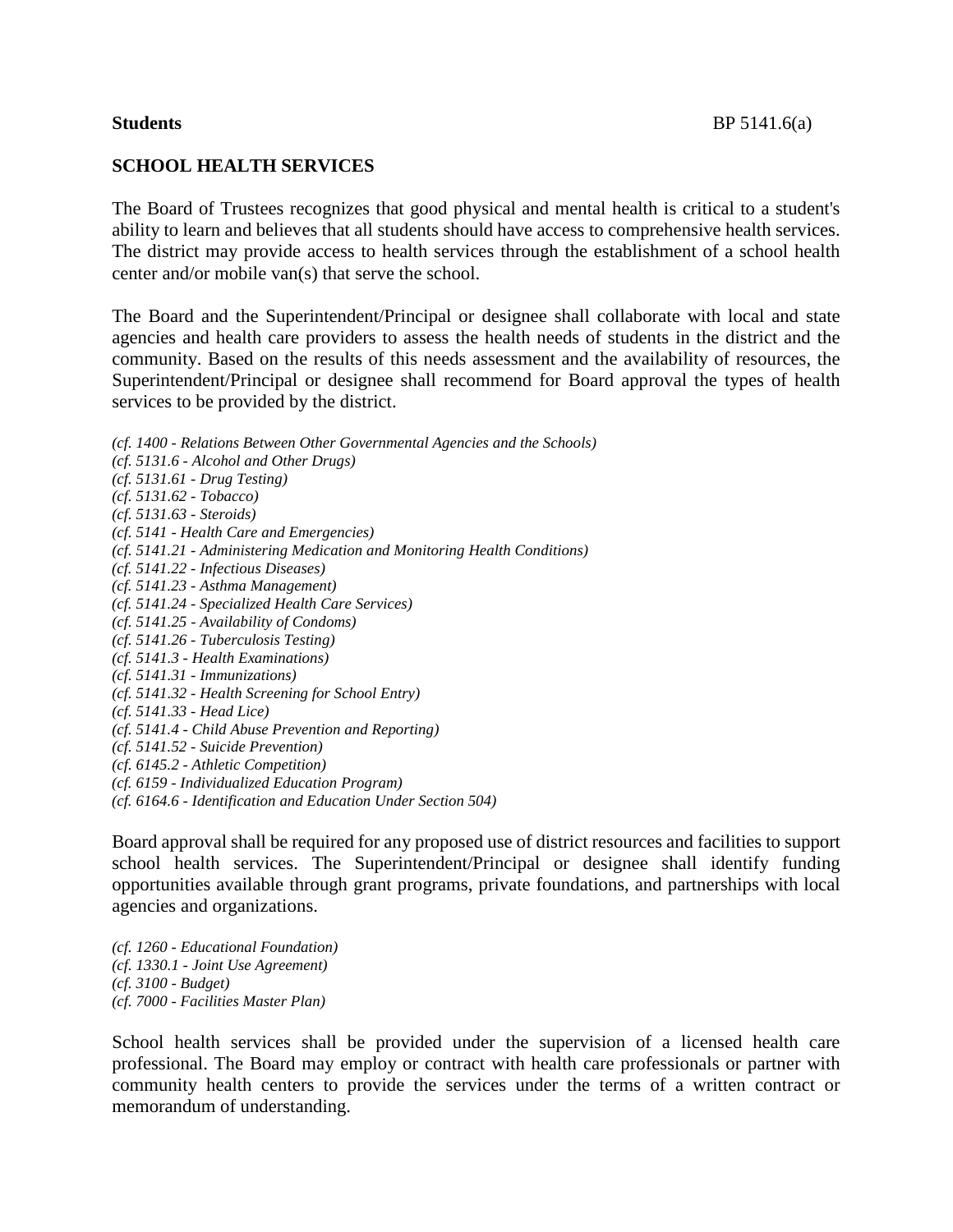*(cf. 3312 - Contracts)*

If a school nurse is employed by the school or district, he/she shall be involved in planning and implementing the school health services as appropriate.

The Superintendent/Principal or designee shall coordinate the provision of school health services with other student wellness initiatives, including health education, nutrition and physical fitness programs, and other activities designed to create a healthy school environment. The Superintendent/Principal or designee shall encourage joint planning and regular communications among health services staff, district administrators, teachers, counselors, other staff, and parents/guardians.

*(cf. 3550 - Food Service/Child Nutrition Program) (cf. 5030 - Student Wellness) (cf. 6142.7 - Physical Education and Activity) (cf. 6142.8 - Comprehensive Health Education) (cf. 6164.2 - Counseling/Guidance Services)*

To further encourage student access to health care services, the Superintendent/Principal or designee shall develop and implement outreach strategies to increase enrollment of eligible students from low- to moderate-income families in affordable, comprehensive state or federal health coverage programs and local health initiatives. Such strategies may include, but are not limited to, providing information about the Medi-Cal program on the application for free and reduced-price meals in accordance with law.

*(cf. 3553 - Free and Reduced Price Meals)*

# **Consent and Confidentiality**

The Superintendent/Principal or designee shall obtain written parent/guardian consent prior to providing services to a student, except when the student is authorized to consent to the service pursuant to Family Code 6920-6929, Health and Safety Code 124260, or other applicable law.

The Superintendent/Principal or designee shall maintain the confidentiality of student health records in accordance with law.

*(cf. 5125 - Student Records)*

#### **Payment/Reimbursement for Services**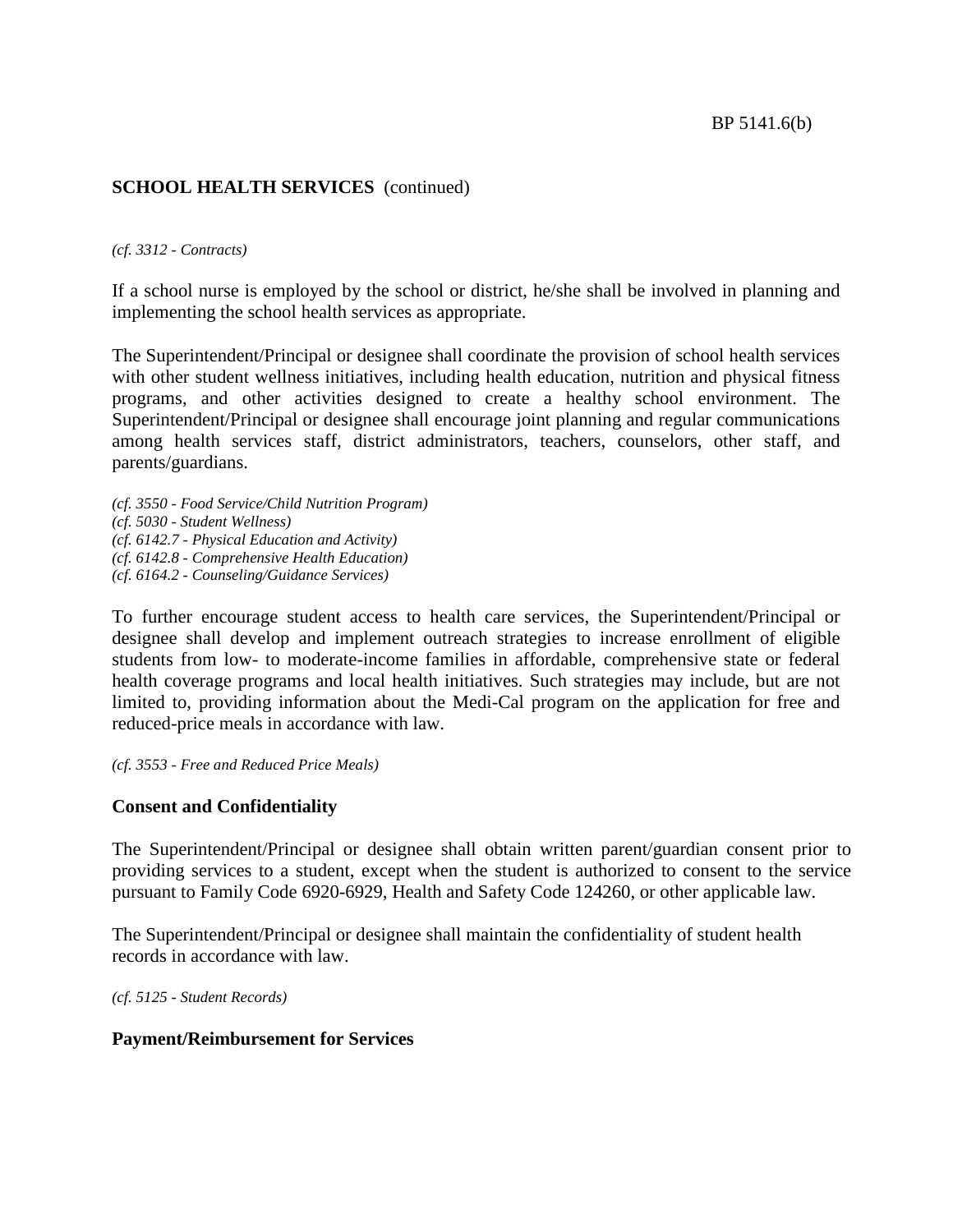The Superintendent/Principal or designee may bill public and private insurance programs and other applicable programs for reimbursement of services as appropriate. Services may be provided free of charge or on a sliding scale in accordance with law.

BP 5141.6(c)

# **SCHOOL HEALTH SERVICES** (continued)

*(cf. 5143 - Insurance)*

The district shall serve as a Medi-Cal provider to the extent feasible, comply with all related legal requirements, and seek reimbursement of costs to the extent allowed by law.

# **Program Evaluation**

In order to continuously improve school health services, the Board shall evaluate the effectiveness of such services and the extent to which they continue to meet student needs.

The Superintendent/Principal or designee shall provide the Board with periodic reports that may include, but are not necessarily limited to, rates of participation in school health services; changes in student outcomes such as school attendance or achievement; measures of school climate; feedback from staff and participants regarding program accessibility and operations, including accessibility to low-income and linguistically and culturally diverse students and families; and program costs and revenues.

*(cf. 0500 - Accountability)*

*Legal Reference: (see next page)*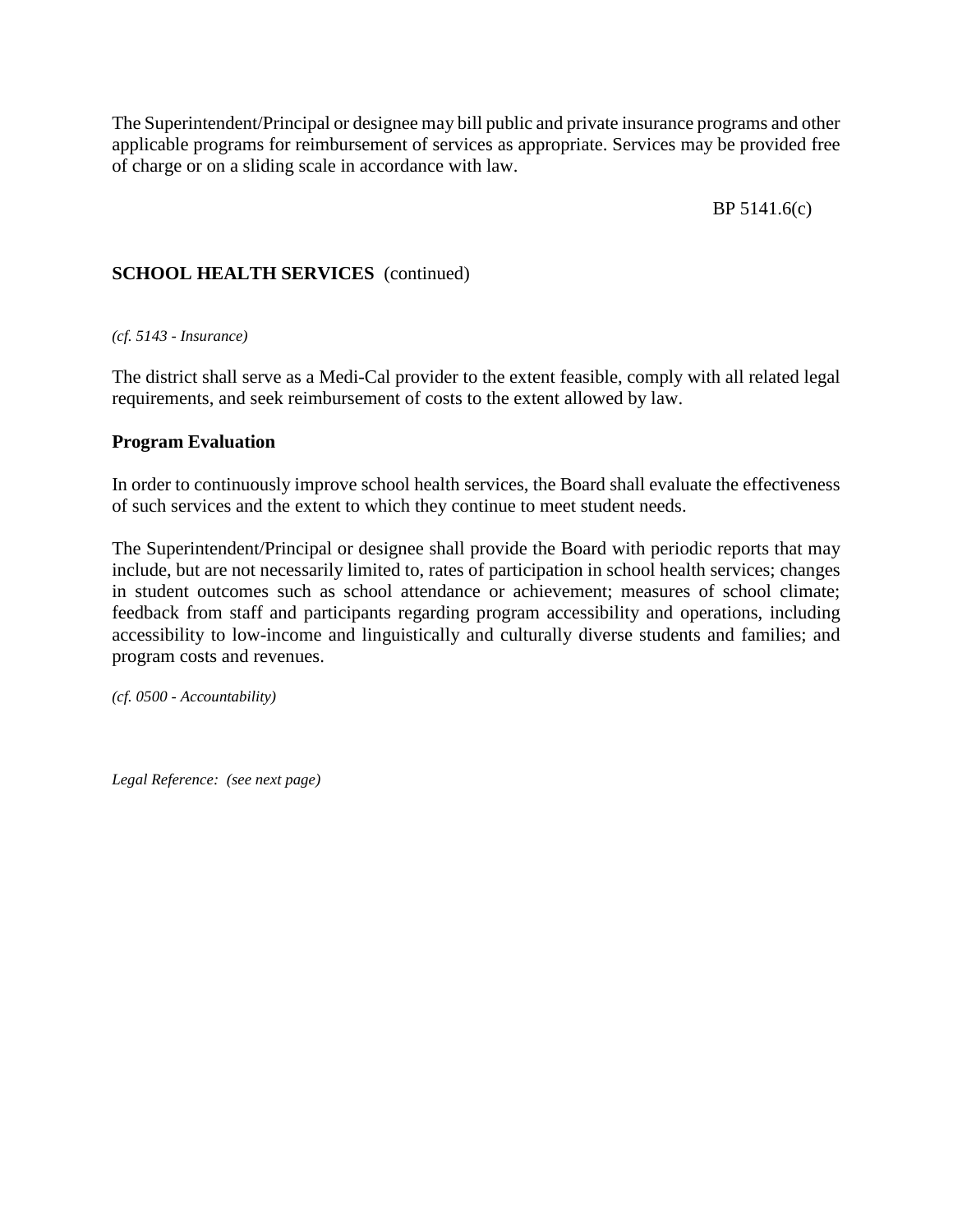*Legal Reference:*

*EDUCATION CODE 49073-49079 Privacy of student records 49423.5 Specialized physical health care services 49557.2-49558 Eligibility for free and reduced-price meals; sharing information with Medi-Cal FAMILY CODE 6920-6929 Consent by minor for medical treatment GOVERNMENT CODE 95020 Individualized family service plan HEALTH AND SAFETY CODE 104830-104865 School-based application of fluoride or other tooth decay-inhibiting agent 121020 HIV/AIDS testing and treatment; parental consent for minor under age 12 123110 Minor's right to access health records 123115 Limitation on parent/guardian access to minor's health records 123800-123995 California Children's Services Act 124025-124110 Child Health and Disability Prevention Program 124172-124174.6 Public School Health Center Support Program 124260 Mental health services; consent by minors age 12 and older 130300-130317 Health Insurance Portability and Accountability Act (HIPAA) WELFARE AND INSTITUTIONS CODE 14059.5 Definition of "medically necessary" 14100.2 Confidentiality of Medi-Cal information 14115 Medi-Cal claims process 14115.8 LEA Medi-Cal Billing Option, program guide 14124.90 Third-party health coverage 14132.06 Covered benefits; health services provided by local educational agencies 14132.47 Administrative claiming process and targeted case management CODE OF REGULATIONS, TITLE 17 2951 Testing standards for hearing tests 6800-6874 Child Health and Disability Prevention Program CODE OF REGULATIONS, TITLE 22 51009 Confidentiality 51050-51192 Definitions of Medi-Cal providers and services 51200 Requirements for providers 51231.2 Wheelchair van requirements 51270 Local educational agency provider; conditions for participation 51304 Limitations on specified benefits 51309 Psychology, physical therapy, occupational therapy, speech pathology, audiological services 51323 Medical transportation services 51351 Targeted case management services 51360 Local educational agency; types of services 51491 Local educational agency eligibility for payment 51535.5 Reimbursement to local educational agency providers*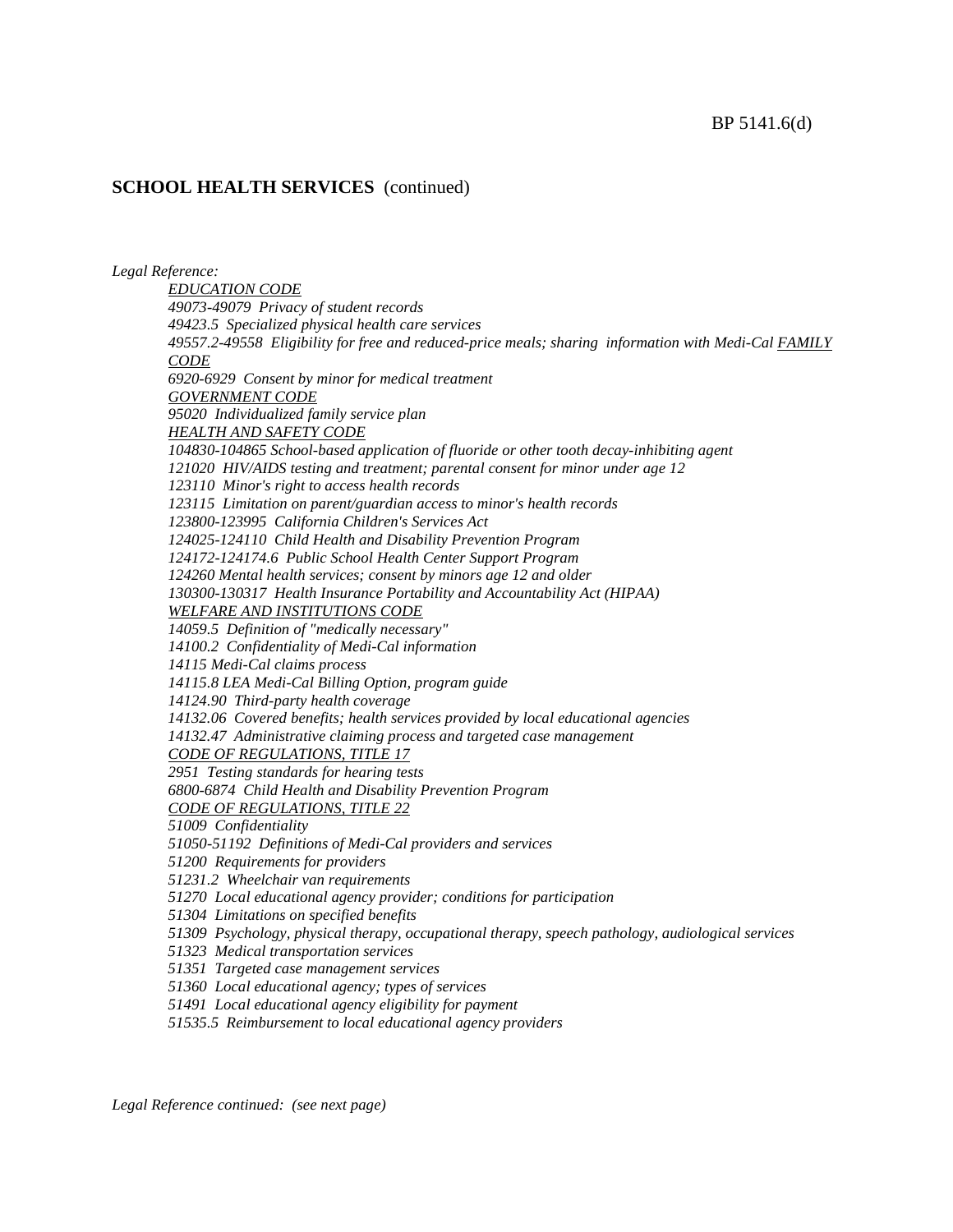*Legal Reference: (continued)*

*UNITED STATES CODE, TITLE 20 1232g Family Educational Rights and Privacy Act (FERPA) UNITED STATES CODE, TITLE 42 1320c-9 Prohibition against disclosure of records 1397aa-1397mm State Children's Health Insurance Program CODE OF FEDERAL REGULATIONS, TITLE 42 431.300 Use and disclosure of information on Medicaid applicants and recipients CODE OF FEDERAL REGULATIONS, TITLE 45 164.500-164.534 Health Insurance Portability and Accountability Act (HIPAA)*

*Management Resources:*

*CSBA PUBLICATIONS Expanding Access to School Health Services: Policy Considerations for Governing Boards, Policy Brief, November 2008 Promoting Oral Health for California's Students: New Role, New Opportunities for Schools, Policy Brief, November 2008 CALIFORNIA DEPARTMENT OF EDUCATION PUBLICATIONS Health Framework for California Public Schools, Kindergarten Through Grade Twelve CALIFORNIA DEPARTMENT OF HEALTH CARE SERVICES PUBLICATIONS California School-Based Medi-Cal Administrative Activities Manual LEA Medi-Cal Provider Manual CALIFORNIA SCHOOL-BASED HEALTH ALLIANCE PUBLICATIONS How to Fund Health Services in Your School District, September 2014 Documenting the Link Between School-Based Health Centers and Academic Success, May 2014 NATIONAL CENTER FOR YOUTH LAW PUBLICATIONS Confidential Medical Release: Frequently Asked Questions from Schools and Districts, November 2015 WEB SITES CSBA: http://www.csba.org CSBA, Practi-Cal Program: http://www.csba.org/ProductsAndServices/AllServices/PractiCal California County Superintendents Educational Services Association: http://www.ccsesa.org California Department of Education, Health Services and School Nursing: http://www.cde.ca.gov/ls/he/hn California Department of Health Care Services: http://www.dhcs.ca.gov California Department of Public Health: http://www.cdph.ca.gov California School-Based Health Alliance: http://www.schoolhealthcenters.org California School Nurses Organization: http://www.csno.org Center for Health and Health Care in Schools: http://www.healthinschools.org Centers for Disease Control and Prevention, School Health Policies and Programs (SHPPS) Study: http://www.cdc.gov/HealthyYouth/shpps Centers for Medicare and Medicaid Services: http://www.cms.hhs.gov National Center for Youth Law: http://www.youthlaw.org*

Policy **CUDDEBACK UNION ELEMENTARY SCHOOL DISTRICT** adopted: December 11, 2019 Carlotta, California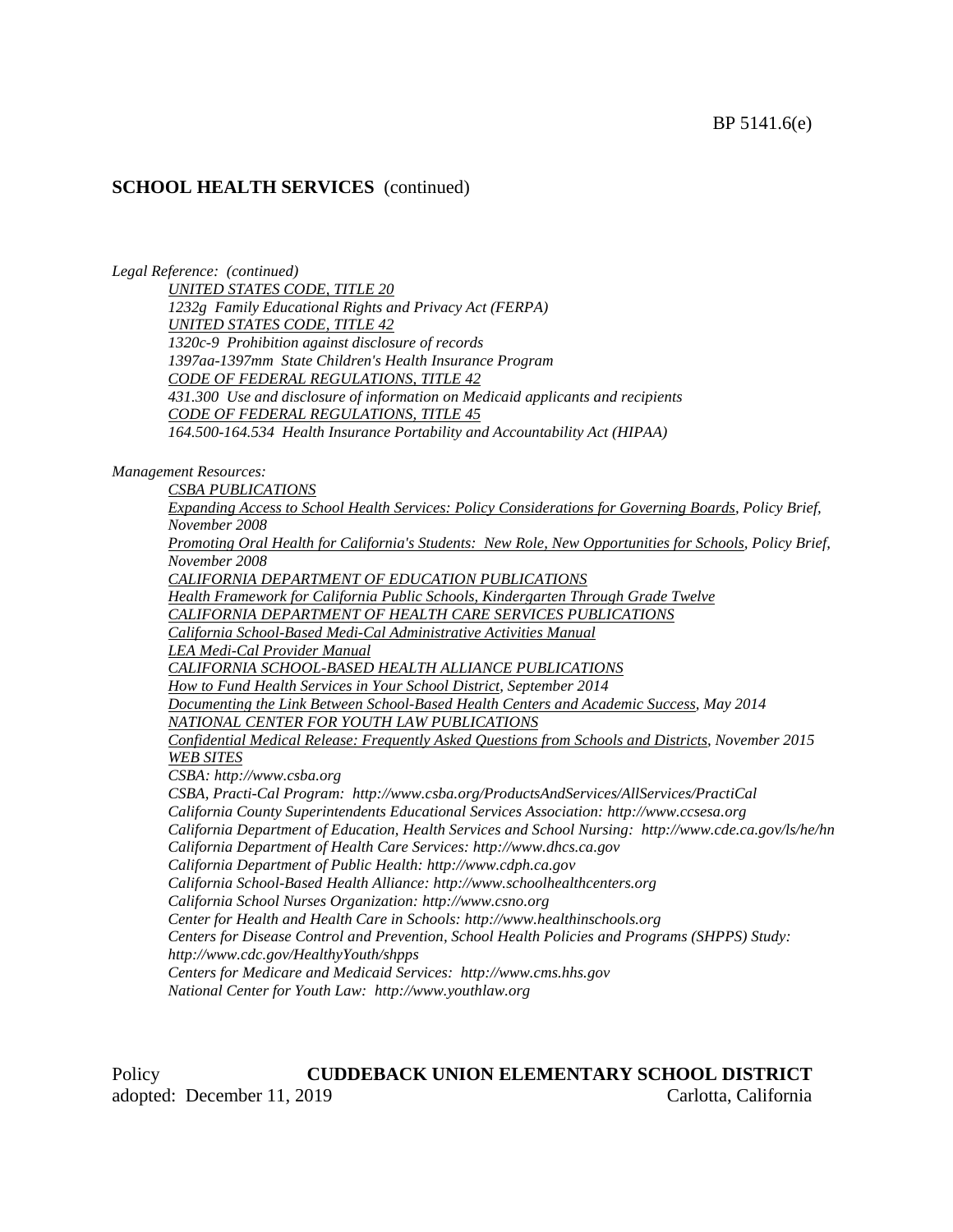# **SCHOOL HEALTH SERVICES**

# **Types of Health Services**

In accordance with student and community needs and available resources, school health services offered by the district may include, but are not limited to:

- 1. Health screenings, evaluations, and assessments of students' need for health services
- 2. Physical examinations, immunizations, and other preventive medical services

*(cf. 5141.26 - Tuberculosis Testing) (cf. 5141.3 - Health Examinations) (cf. 5141.31 - Immunizations) (cf. 5141.32 - Health Screening for School Entry)*

#### 3. First aid and administration of medications

*(cf. 5141.21 - Administering Medication and Monitoring Health Conditions)*

- 4. Diagnosis and treatment of minor injuries and acute medical conditions
- 5. Management of chronic medical conditions
- *(cf. 5141.23 - Asthma Management)*
- 6. Basic laboratory tests
- 7. Emergency response procedures
- *(cf. 5141 - Health Care and Emergencies)*
- 8. Nutrition services

*(cf. 3550 - Food Service/Child Nutrition Program) (cf. 5030 - Student Wellness)*

9. Oral health services that may include preventive services, basic restorative services, and referral to specialty services

The Superintendent/Principal or designee shall notify all parents/guardians of the opportunity pursuant to Health and Safety Code 104830-104865 for their child to receive the topical application of fluoride, including fluoride varnish, or other decay-inhibiting agent to the teeth during the school year. Such application of fluoride or other decay-inhibiting agent shall only be provided to a student whose parent/guardian returns the notification with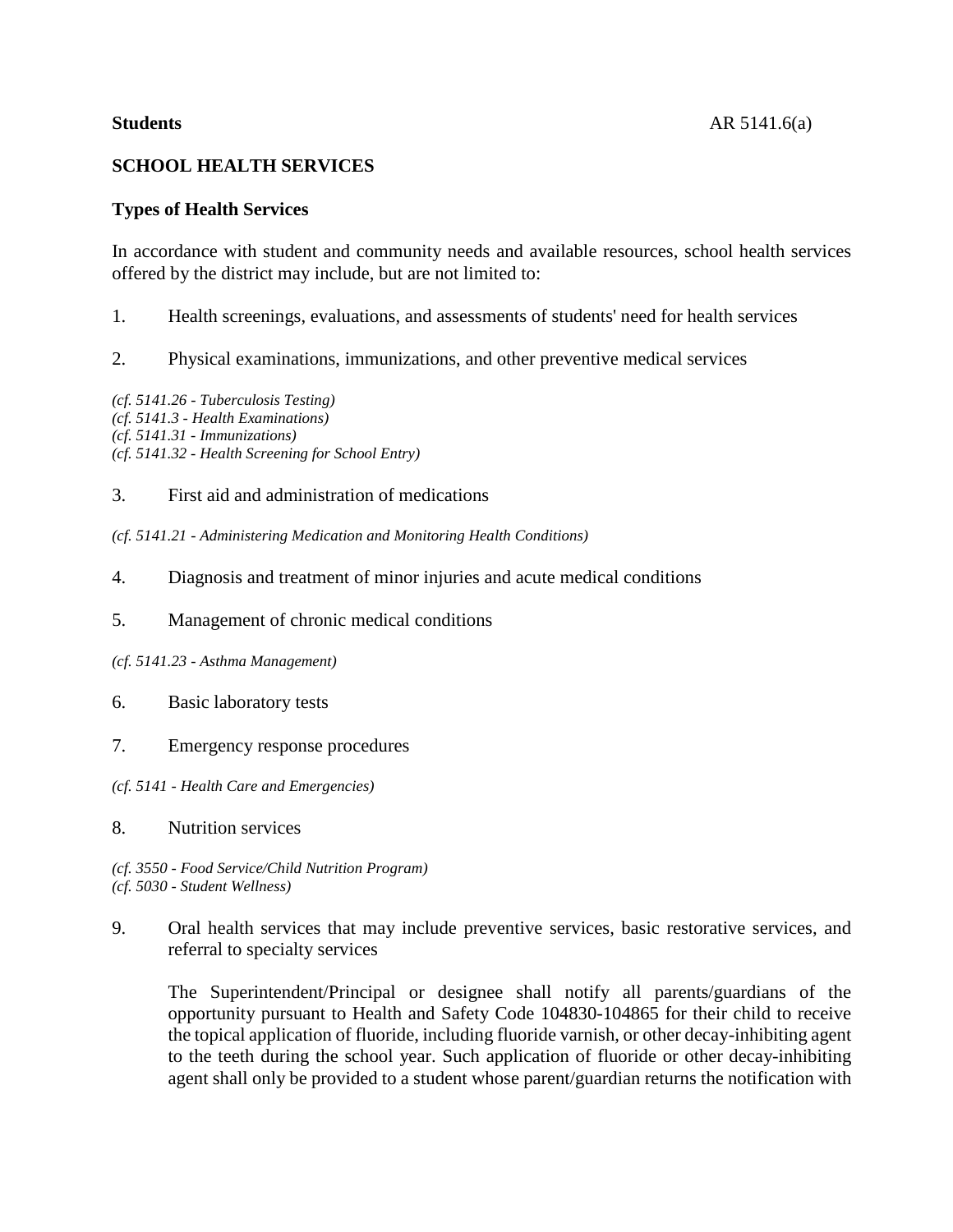an indication consenting to the treatment. (Health and Safety Code 104830, 104850, 104855)

#### AR 5141.6(b)

# **SCHOOL HEALTH SERVICES** (continued)

*(cf. 5145.6 - Parental Notifications)*

10. Mental health services, which may include assessments, crisis intervention, counseling, treatment, and referral to a continuum of services including emergency psychiatric care, community support programs, inpatient care, and outpatient programs

*(cf. 5141.52 - Suicide Prevention) (cf. 6164.2 - Counseling/Guidance Services)*

11. Substance abuse prevention and intervention services

*(cf. 5131.6 - Alcohol and Other Drugs) (cf. 5131.62 - Tobacco) (cf. 5131.63 - Steroids)*

- 12. Vision and audiology services
- 13. Speech therapy
- 14. Occupational therapy
- 15. Physical therapy
- 16. Specialized health care services for students with disabilities

*(cf. 5141.24 - Specialized Health Care Services) (cf. 6159 - Individualized Education Program)*

- 17. Medical transportation
- 18. Targeted case management
- 19. Referrals and linkage to services not offered on-site
- 20. Public health and disease surveillance
- 21. Individual and family health education
- 22. Districtwide health promotion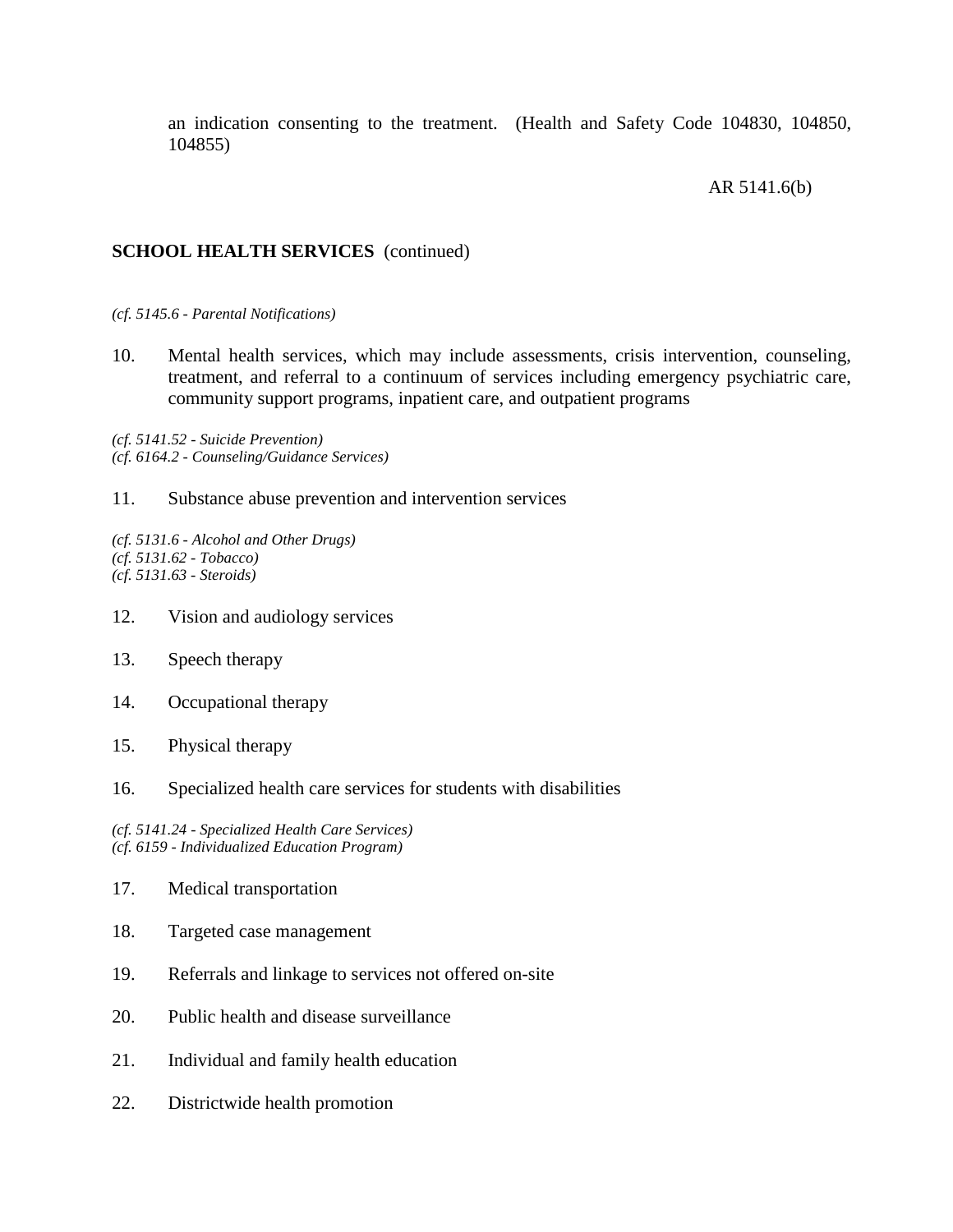# **Medi-Cal Billing**

In order to provide services as a Medi-Cal provider, the district shall enter into and maintain a contract with the California Department of Health Care Services (DHCS). (Welfare and Institutions Code 14132.06; 22 CCR 51051, 51270)

The Superintendent/Principal or designee shall ensure that all practitioners employed by or under contract with the district possess the appropriate license, certification, registration, or credential and provide only those services that are within their scope of practice. (22 CCR 51190.3, 51270, 51491)

The Superintendent/Principal or designee shall submit a claim for Medi-Cal reimbursement whenever the district provides a Medi-Cal-eligible student under age 22 and/or a member of the student's family a covered service specified in 22 CCR 51190.4 or 51360. (Welfare and Institutions Code 14132.06; 22 CCR 51096, 51098, 51190.1, 51190.4, 51309, 51360, 51535.5)

The district shall maintain records and supporting documentation including, but not limited to, records of the type and extent of services provided to a Medi-Cal beneficiary in accordance with law. (22 CCR 51270, 51476)

*(cf. 3580 - District Records) (cf. 5125 - Student Records)*

Any federal funds received by the district as reimbursement for the costs of services under the Medi-Cal billing option shall be reinvested in approved services for students and their families. The Superintendent/Principal or designee shall consult with a local school-linked services collaborative group regarding decisions on reinvestment of federal funds. (22 CCR 51270)

The Superintendent/Principal or designee shall submit an annual report to DHCS to identify participants in the community collaborative, provide a financial summary including reinvestment expenditures, and describe service priorities for the future. (22 CCR 51270)

# **Medi-Cal Administrative Activities**

The district shall apply for reimbursement for activities identified by DHCS which are related to the administration of the Medi-Cal program. Such activities include, but are not be limited to, outreach, translation for Medi-Cal services, facilitation of applications, arrangement of nonemergency and nonmedical transportation of eligible individuals, program planning and policy development, claims coordination and administration, training, and general administration.